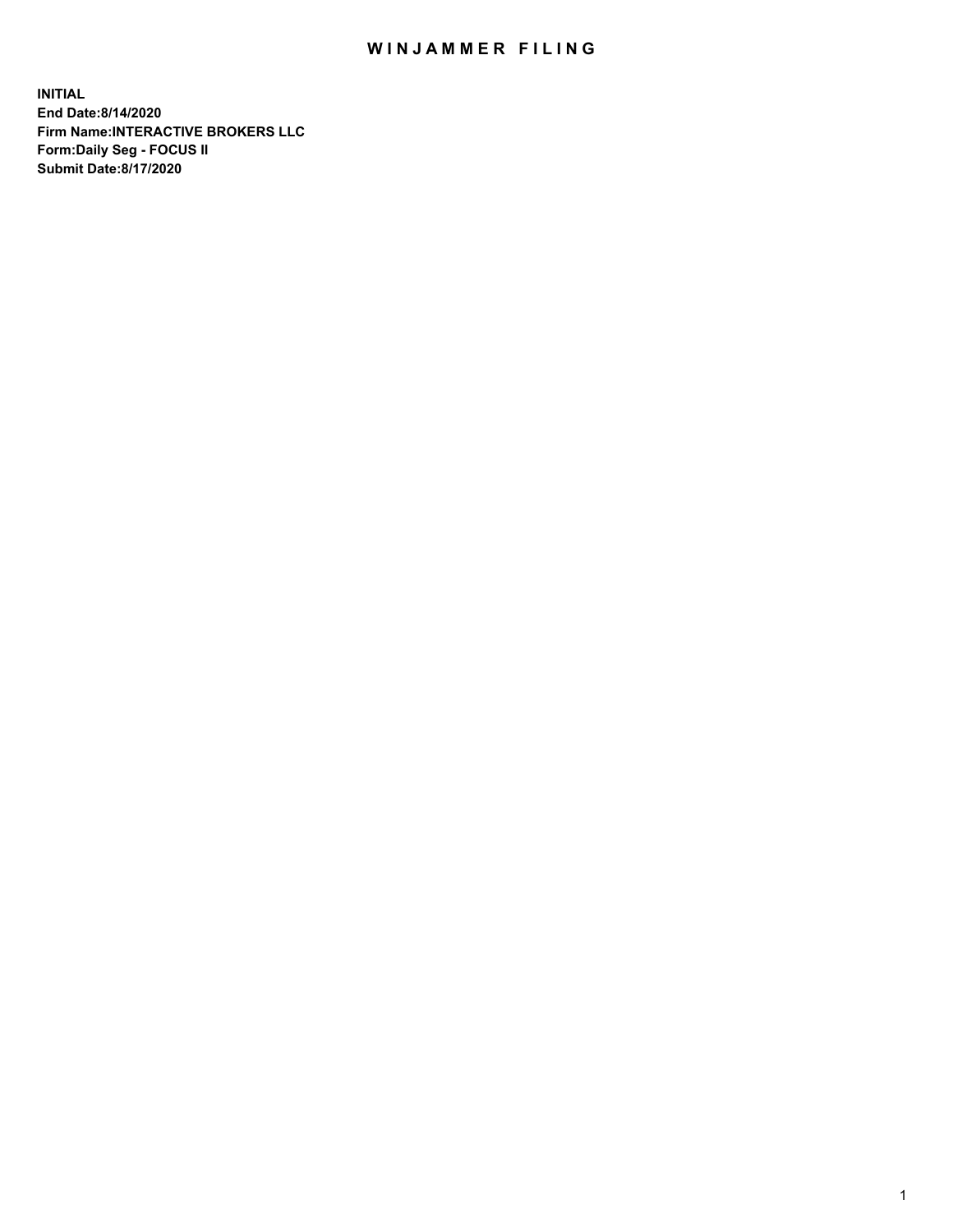**INITIAL End Date:8/14/2020 Firm Name:INTERACTIVE BROKERS LLC Form:Daily Seg - FOCUS II Submit Date:8/17/2020 Daily Segregation - Cover Page**

| Name of Company                                                                                                                                                                                                                                                                                                                | <b>INTERACTIVE BROKERS LLC</b>                                                   |
|--------------------------------------------------------------------------------------------------------------------------------------------------------------------------------------------------------------------------------------------------------------------------------------------------------------------------------|----------------------------------------------------------------------------------|
| <b>Contact Name</b>                                                                                                                                                                                                                                                                                                            | James Menicucci                                                                  |
| <b>Contact Phone Number</b>                                                                                                                                                                                                                                                                                                    | 203-618-8085                                                                     |
| <b>Contact Email Address</b>                                                                                                                                                                                                                                                                                                   | jmenicucci@interactivebrokers.c<br>om                                            |
| FCM's Customer Segregated Funds Residual Interest Target (choose one):<br>a. Minimum dollar amount: ; or<br>b. Minimum percentage of customer segregated funds required:% ; or<br>c. Dollar amount range between: and; or<br>d. Percentage range of customer segregated funds required between:% and%.                         | <u>0</u><br>$\overline{\mathbf{0}}$<br>155,000,000 245,000,000<br>0 <sub>0</sub> |
| FCM's Customer Secured Amount Funds Residual Interest Target (choose one):<br>a. Minimum dollar amount: ; or<br>b. Minimum percentage of customer secured funds required:% ; or<br>c. Dollar amount range between: and; or<br>d. Percentage range of customer secured funds required between:% and%.                           | <u>0</u><br>$\overline{\mathbf{0}}$<br>80,000,000 120,000,000<br>0 <sub>0</sub>  |
| FCM's Cleared Swaps Customer Collateral Residual Interest Target (choose one):<br>a. Minimum dollar amount: ; or<br>b. Minimum percentage of cleared swaps customer collateral required:% ; or<br>c. Dollar amount range between: and; or<br>d. Percentage range of cleared swaps customer collateral required between:% and%. | <u>0</u><br>$\underline{\mathbf{0}}$<br>0 <sub>0</sub><br>0 <sub>0</sub>         |

Attach supporting documents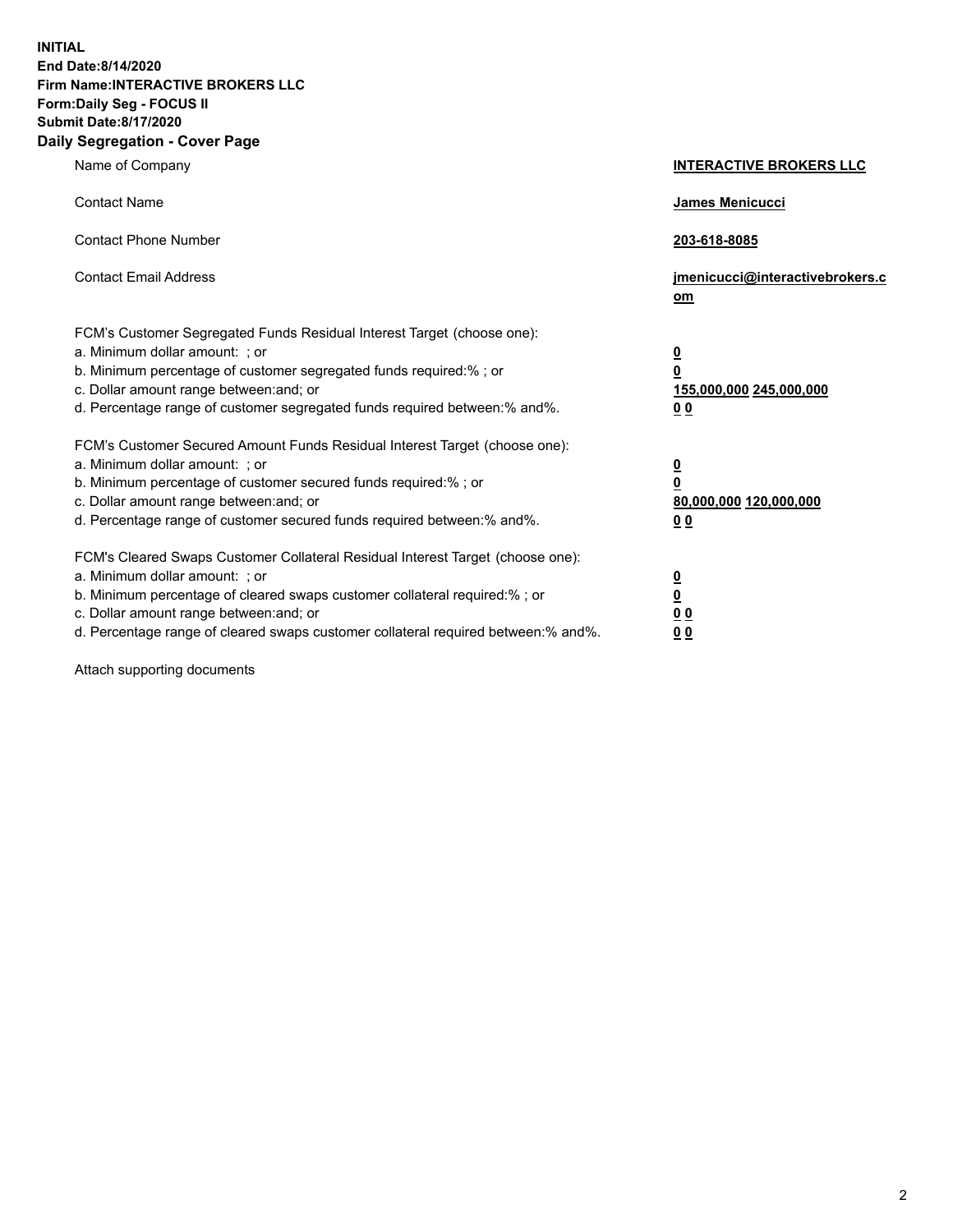**INITIAL End Date:8/14/2020 Firm Name:INTERACTIVE BROKERS LLC Form:Daily Seg - FOCUS II Submit Date:8/17/2020 Daily Segregation - Secured Amounts**

|     | Daily Segregation - Secureu Amounts                                                         |                                      |
|-----|---------------------------------------------------------------------------------------------|--------------------------------------|
|     | Foreign Futures and Foreign Options Secured Amounts                                         |                                      |
|     | Amount required to be set aside pursuant to law, rule or regulation of a foreign            | $0$ [7305]                           |
|     | government or a rule of a self-regulatory organization authorized thereunder                |                                      |
| 1.  | Net ledger balance - Foreign Futures and Foreign Option Trading - All Customers             |                                      |
|     | A. Cash                                                                                     | 622,795,261 [7315]                   |
|     | B. Securities (at market)                                                                   | $0$ [7317]                           |
| 2.  | Net unrealized profit (loss) in open futures contracts traded on a foreign board of trade   | 3,221,518 [7325]                     |
| 3.  | Exchange traded options                                                                     |                                      |
|     | a. Market value of open option contracts purchased on a foreign board of trade              | 3,122,263 [7335]                     |
|     | b. Market value of open contracts granted (sold) on a foreign board of trade                | -1,508,780 [7337]                    |
| 4.  | Net equity (deficit) (add lines 1. 2. and 3.)                                               | 627,630,262 [7345]                   |
| 5.  | Account liquidating to a deficit and account with a debit balances - gross amount           | 4,420 [7351]                         |
|     | Less: amount offset by customer owned securities                                            | 0 [7352] 4,420 [7354]                |
| 6.  | Amount required to be set aside as the secured amount - Net Liquidating Equity              | 627,634,682 [7355]                   |
|     | Method (add lines 4 and 5)                                                                  |                                      |
| 7.  | Greater of amount required to be set aside pursuant to foreign jurisdiction (above) or line |                                      |
|     | 6.                                                                                          | 627,634,682 [7360]                   |
|     | FUNDS DEPOSITED IN SEPARATE REGULATION 30.7 ACCOUNTS                                        |                                      |
| 1.  | Cash in banks                                                                               |                                      |
|     | A. Banks located in the United States                                                       |                                      |
|     | B. Other banks qualified under Regulation 30.7                                              | 122,691,580 [7500]                   |
| 2.  | Securities                                                                                  | 0 [7520] 122,691,580 [7530]          |
|     |                                                                                             |                                      |
|     | A. In safekeeping with banks located in the United States                                   | 479,908,000 [7540]                   |
|     | B. In safekeeping with other banks qualified under Regulation 30.7                          | 0 [7560] 479,908,000 [7570]          |
| 3.  | Equities with registered futures commission merchants                                       |                                      |
|     | A. Cash                                                                                     | $0$ [7580]                           |
|     | <b>B.</b> Securities                                                                        | $0$ [7590]                           |
|     | C. Unrealized gain (loss) on open futures contracts                                         | $0$ [7600]                           |
|     | D. Value of long option contracts                                                           | $0$ [7610]                           |
|     | E. Value of short option contracts                                                          | 0 [7615] 0 [7620]                    |
| 4.  | Amounts held by clearing organizations of foreign boards of trade                           |                                      |
|     | A. Cash                                                                                     | $Q$ [7640]                           |
|     | <b>B.</b> Securities                                                                        | $0$ [7650]                           |
|     | C. Amount due to (from) clearing organization - daily variation                             | $0$ [7660]                           |
|     | D. Value of long option contracts                                                           | $0$ [7670]                           |
|     | E. Value of short option contracts                                                          | 0 [7675] 0 [7680]                    |
| 5.  | Amounts held by members of foreign boards of trade                                          |                                      |
|     | A. Cash                                                                                     | 143,511,750 [7700]                   |
|     | <b>B.</b> Securities                                                                        | $0$ [7710]                           |
|     | C. Unrealized gain (loss) on open futures contracts                                         | 2,154,920 [7720]                     |
|     | D. Value of long option contracts                                                           | 3,122,263 [7730]                     |
|     | E. Value of short option contracts                                                          | <u>-1,508,780</u> [7735] 147,280,153 |
|     |                                                                                             | $[7740]$                             |
| 6.  | Amounts with other depositories designated by a foreign board of trade                      | $0$ [7760]                           |
| 7.  | Segregated funds on hand                                                                    | $0$ [7765]                           |
| 8.  | Total funds in separate section 30.7 accounts                                               | 749,879,733 [7770]                   |
| 9.  | Excess (deficiency) Set Aside for Secured Amount (subtract line 7 Secured Statement         | 122,245,051 [7380]                   |
|     | Page 1 from Line 8)                                                                         |                                      |
| 10. | Management Target Amount for Excess funds in separate section 30.7 accounts                 | 80,000,000 [7780]                    |
| 11. | Excess (deficiency) funds in separate 30.7 accounts over (under) Management Target          | 42,245,051 [7785]                    |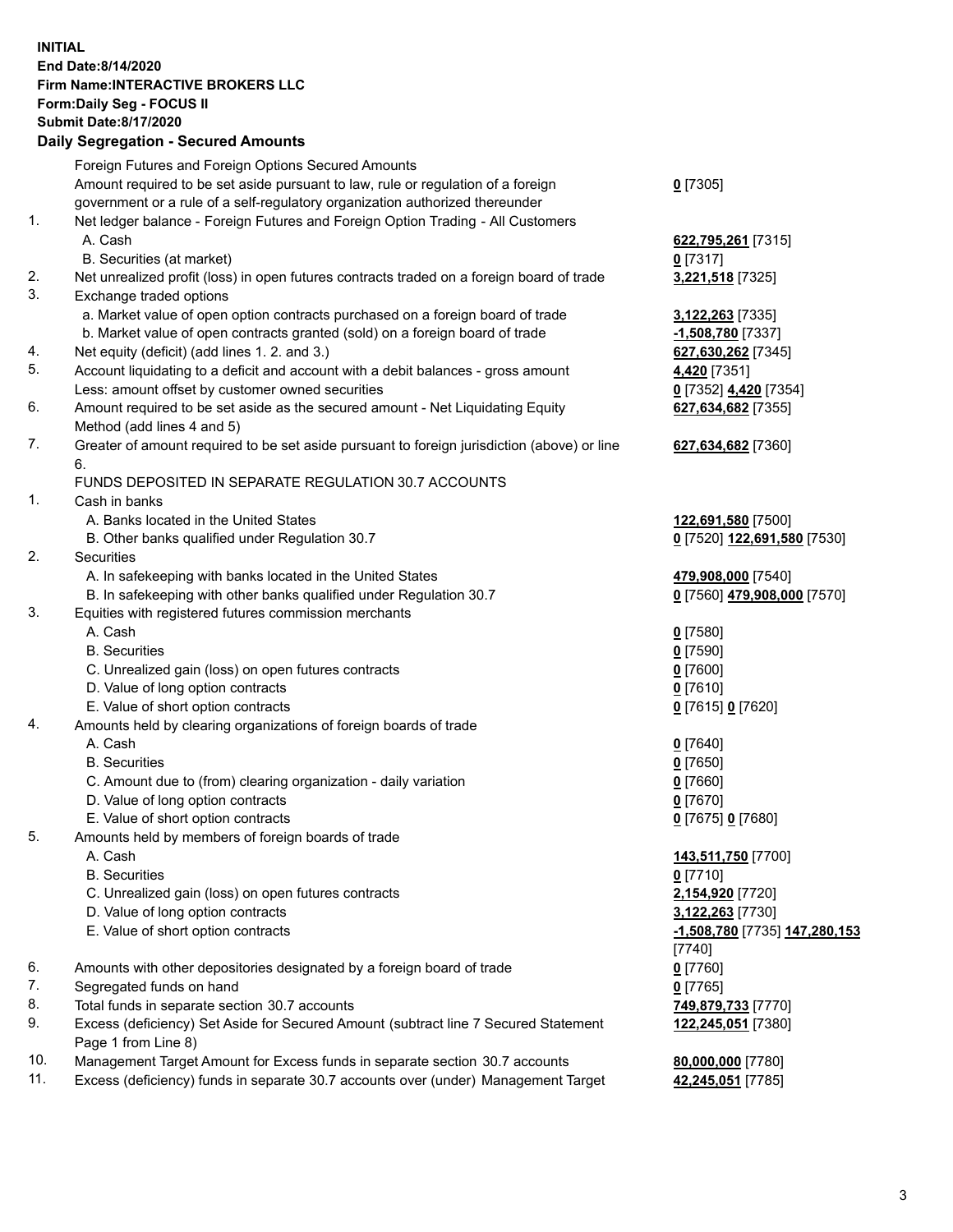**INITIAL End Date:8/14/2020 Firm Name:INTERACTIVE BROKERS LLC Form:Daily Seg - FOCUS II Submit Date:8/17/2020 Daily Segregation - Segregation Statement** SEGREGATION REQUIREMENTS(Section 4d(2) of the CEAct) 1. Net ledger balance A. Cash **5,429,372,897** [7010] B. Securities (at market) **0** [7020] 2. Net unrealized profit (loss) in open futures contracts traded on a contract market **55,746,191** [7030] 3. Exchange traded options A. Add market value of open option contracts purchased on a contract market **302,409,162** [7032] B. Deduct market value of open option contracts granted (sold) on a contract market **-257,827,720** [7033] 4. Net equity (deficit) (add lines 1, 2 and 3) **5,529,700,530** [7040] 5. Accounts liquidating to a deficit and accounts with debit balances - gross amount **6,159,357** [7045] Less: amount offset by customer securities **0** [7047] **6,159,357** [7050] 6. Amount required to be segregated (add lines 4 and 5) **5,535,859,887** [7060] FUNDS IN SEGREGATED ACCOUNTS 7. Deposited in segregated funds bank accounts A. Cash **1,219,036,246** [7070] B. Securities representing investments of customers' funds (at market) **2,442,233,135** [7080] C. Securities held for particular customers or option customers in lieu of cash (at market) **0** [7090] 8. Margins on deposit with derivatives clearing organizations of contract markets A. Cash **4,212,091** [7100] B. Securities representing investments of customers' funds (at market) **2,049,991,665** [7110] C. Securities held for particular customers or option customers in lieu of cash (at market) **0** [7120] 9. Net settlement from (to) derivatives clearing organizations of contract markets **-12,256,090** [7130] 10. Exchange traded options A. Value of open long option contracts **308,087,438** [7132] B. Value of open short option contracts **-257,829,089** [7133] 11. Net equities with other FCMs A. Net liquidating equity **0** [7140] B. Securities representing investments of customers' funds (at market) **0** [7160] C. Securities held for particular customers or option customers in lieu of cash (at market) **0** [7170] 12. Segregated funds on hand **0** [7150] 13. Total amount in segregation (add lines 7 through 12) **5,753,475,396** [7180] 14. Excess (deficiency) funds in segregation (subtract line 6 from line 13) **217,615,509** [7190] 15. Management Target Amount for Excess funds in segregation **155,000,000** [7194] 16. Excess (deficiency) funds in segregation over (under) Management Target Amount **62,615,509** [7198]

Excess